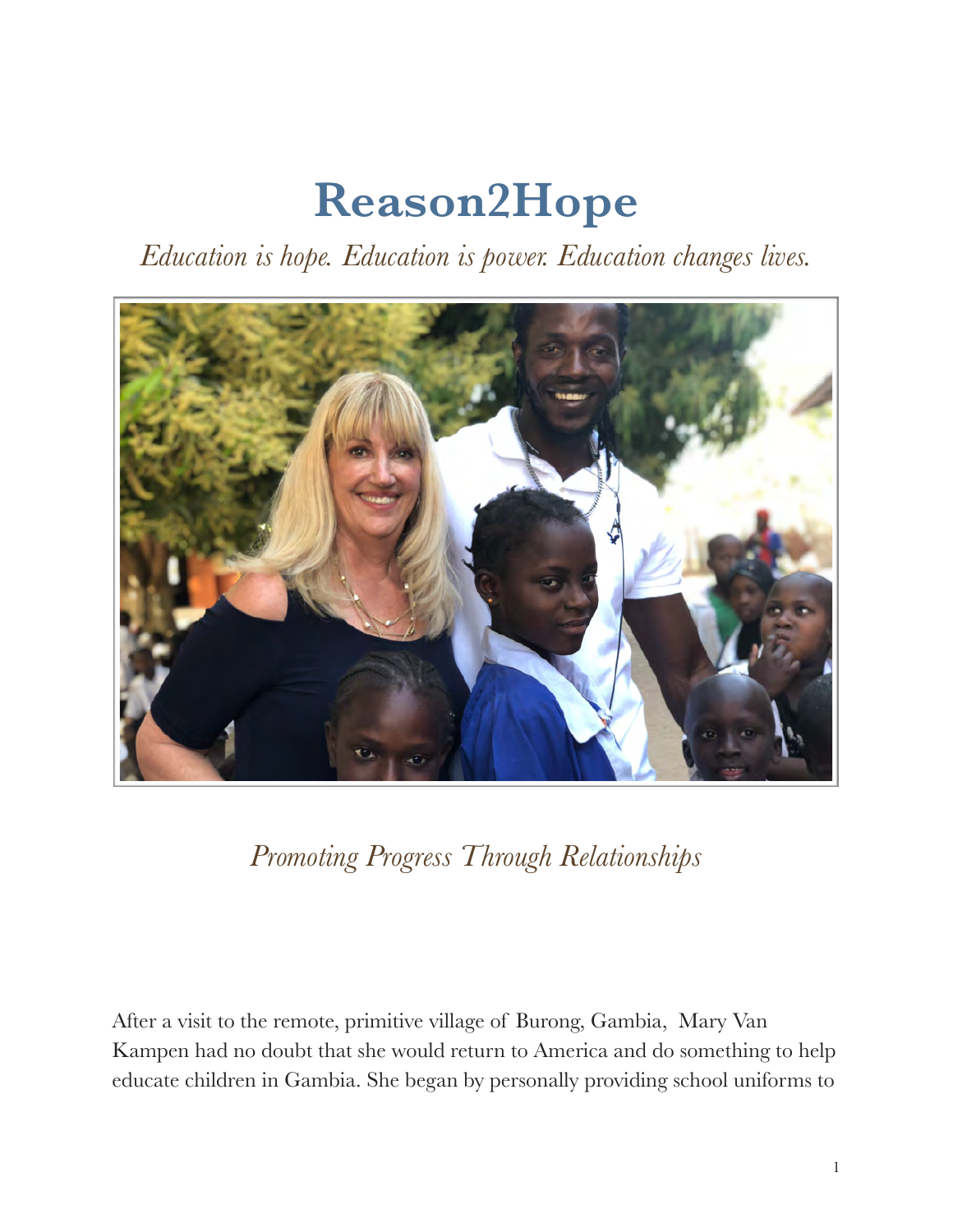

the 65 students enrolled at Burong Lower Basic School. To her surprise, enrollment increased quickly and Mary knew she could no longer do this on her own. Reason2Hope became a registered US 501(c)(3) nonprofit in late 2012. It is managed by a small board of directors in the US, all volunteers, and a Gambian director, Sheriffo Tamba.

In the early years she had two goals for Reason2Hope: to be a consistent presence while doing no harm and to increase the number of girls attending school. She knew that it would take time to earn the trust of school officials and parents. She researched other non-profits and their successes/failures, spent time with elders and leaders, spoke with parents and made an effort to build relationships. It wasn't always a smooth road. " I learned a lot through trial and error. Mistakes are truly my best teachers. And I had quite a few excellent teachers," she laughed.

First R2H provided school uniforms to any student wanting to attend BLBS. Enrollment doubled. Then R2H started providing rice for school lunches. Enrollment more than doubled. R2H now serves approximately 325 students providing school uniforms, school supplies and a daily lunch.

Other special projects include arranging and funding medical help for a student needing corrective surgery, a school garden, purchasing a desktop computer and